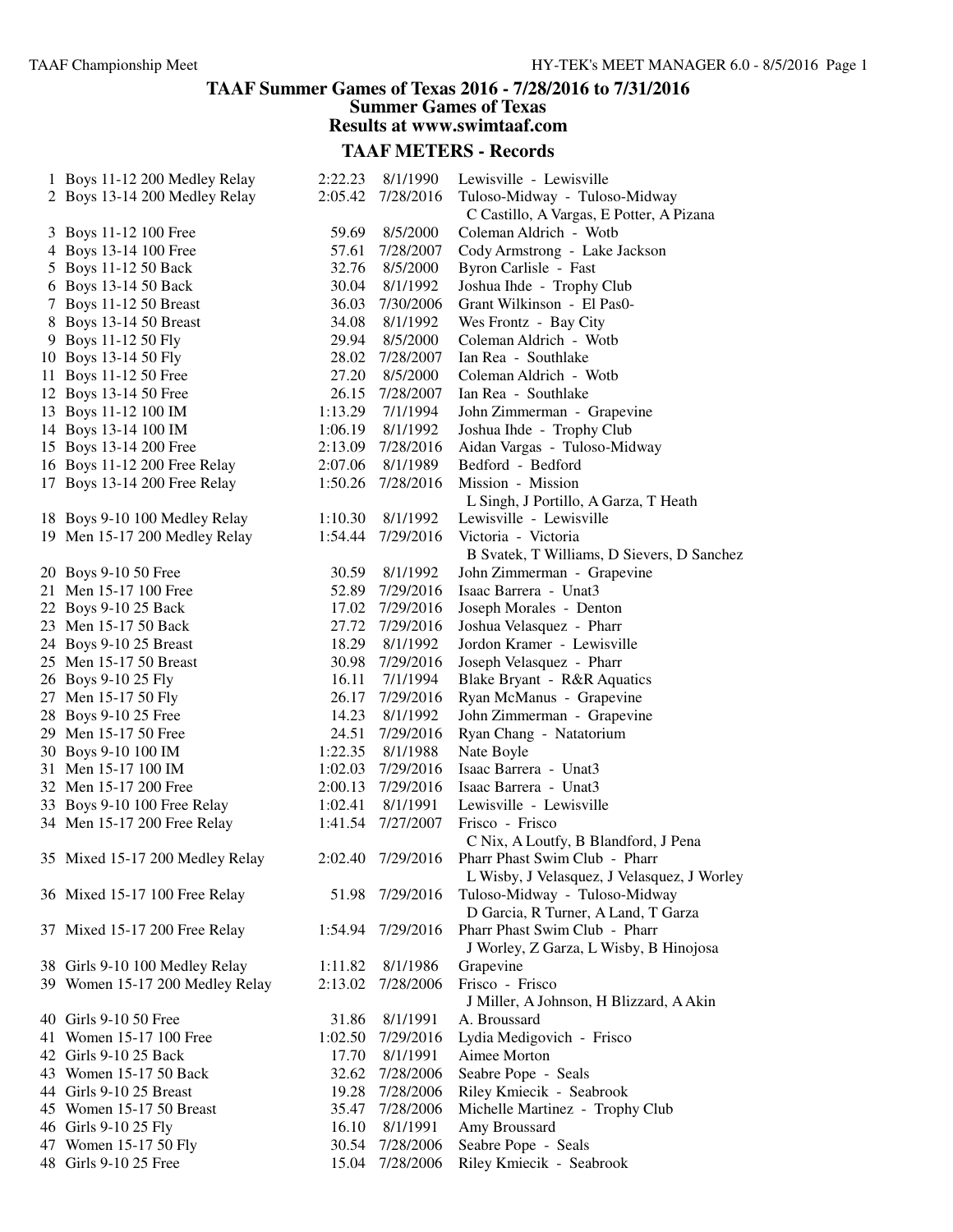## **TAAF Summer Games of Texas 2016 - 7/28/2016 to 7/31/2016 Summer Games of Texas**

**Results at www.swimtaaf.com**

| 49 Women 15-17 50 Free        | 28.22   | 7/28/2000         | Carrie Greene - Seals                         |
|-------------------------------|---------|-------------------|-----------------------------------------------|
| 50 Girls 9-10 100 IM          | 1:26.53 | 8/1/1988          | K. Fisher                                     |
| 51 Women 15-17 100 IM         |         | 1:10.00 7/28/2006 | Seabre Pope - Seals                           |
| 52 Women 15-17 200 Free       |         | 2:20.86 7/27/2007 | Marissa Gale - R&R Aquatics                   |
| 53 Girls 9-10 100 Free Relay  |         | 1:03.86 8/1/1991  | Freeport                                      |
| 54 Women 15-17 200 Free Relay |         | 1:57.59 7/28/2006 | R&R Aquatics - R&R Aquatics                   |
|                               |         |                   | V Snider, L Hlavaty, M Gale, L Littleton      |
| 55 Boys 8&U 100 Medley Relay  | 1:23.22 | 7/28/2007         | Keller Barracudas - Keller                    |
|                               |         |                   | Rutledge, Willenbring, Gopffarth, Bartholomew |
| 56 Men 18&O 200 Medley Relay  | 1:52.34 | 7/28/2007         | R&R Aquatics - R&R Aquatics                   |
|                               |         |                   | R Rivera, E Busby, B Bryant, D Atkinson       |
| 57 Boys 8&U 50 Free           | 36.09   | 8/1/1990          | J. Zimmerman - Grapevine                      |
| 58 Men 18-24 100 Free         | 53.54   | 8/6/2000          | Jim Svoboda - Deer Park                       |
| 59 Men 35-39 100 Free         |         | 1:25.94 7/30/2016 | Aaron Levine - Austin                         |
| 60 Men 40-44 100 Free         |         | 1:05.44 7/30/2016 | Billy Gulledge - Frisco                       |
| 60 Men 50-54 100 Free         |         | 1:29.69 7/30/2016 | Robert Medigovich - Frisco                    |
| 60 Men 60-64 100 Free         |         | 2:06.87 7/30/2016 | Robert Kelly - South Belt                     |
| 60 Men 70-74 100 Free         | 1:38.81 | 7/30/2016         | Sanford Thatcher - Frisco                     |
| 61 Boys 6&U 25 Back           | 23.85   | 7/30/2016         | Gus Respondek - El Campo                      |
| 62 Boys 8&U 25 Back           | 20.03   | 7/30/2016         | Kasen Corn - Lake Jackson                     |
| 63 Men 18-24 50 Back          | 28.06   | 7/30/2016         | Ryan Guthrie - Trophy Club                    |
| 64 Men 25-29 50 Back          |         | 34.20 7/30/2016   | Landon Howard - South Belt                    |
| 65 Men 40-44 50 Back          |         | 40.35 7/30/2016   | Michael Brooks - Trophy Club                  |
| 65 Men 45-49 50 Back          |         | 36.94 7/30/2016   | Saul Nuccitelli - Austin                      |
| 65 Men 50-54 50 Back          |         | 45.62 7/30/2016   | Robert Medigovich - Frisco                    |
| 65 Men 55-59 50 Back          |         | 49.18 7/30/2016   | Richard Butler - Bellaire                     |
| 65 Men 60-64 50 Back          |         | 1:21.33 7/30/2016 | Robert Kelly - South Belt                     |
| 65 Men 70-74 50 Back          |         | 52.38 7/30/2016   | Sanford Thatcher - Frisco                     |
| 66 Boys 8&U 25 Breast         | 20.89   | 8/1/1990          | J. Kramer                                     |
| 67 Men 18-24 50 Breast        | 30.44   | 7/30/2016         | Chad Brandon - Frisco                         |
| 68 Men 25-29 50 Breast        | 41.60   | 7/30/2016         | Rushed Smith - Westbury                       |
| 68 Men 30-34 50 Breast        | 31.50   | 8/1/1986          | Joe Greenwell - R&R Aquatics                  |
| 68 Men 35-39 50 Breast        | 43.02   | 7/30/2016         | Aaron Levine - Austin                         |
| 69 Men 40-44 50 Breast        | 40.23   | 7/30/2016         | Peter Gilliam - Bellaire                      |
| 69 Men 45-49 50 Breast        |         | 40.37 7/30/2016   | Saul Nuccitelli - Austin                      |
| 69 Men 50-54 50 Breast        |         | 40.57 7/30/2016   |                                               |
|                               |         |                   | Robert Bray - Frisco                          |
| 69 Men 55-59 50 Breast        | 44.61   | 7/30/2016         | Richard Butler - Bellaire                     |
| 69 Men 60-64 50 Breast        |         | 41.80 7/30/2016   | Joe Greenwell - R&R                           |
| 69 Men 70-74 50 Breast        | 57.54   | 7/30/2016         | Sanford Thatcher - Frisco                     |
| 70 Boys 8&U 25 Fly            | 17.99   | 8/1/1989          | J. Messina                                    |
| 71 Men 18-24 50 Fly           | 26.42   | 7/28/2007         | Blake Bryant - R&R Aquatics                   |
| 72 Men 25-29 50 Fly           | 40.18   | 7/30/2016         | Rushed Smith - Westbury                       |
| 72 Men 35-39 50 Fly           | 1:04.75 | 7/30/2016         | Michael Benavidez - San Antonio               |
| 73 Men 40-44 50 Fly           | 34.04   | 7/30/2016         | Peter Gilliam - Bellaire                      |
| 73 Men 45-49 50 Fly           | 37.46   | 7/30/2016         | Todd Respondek - El Campo                     |
| 73 Men 55-59 50 Fly           | 48.51   | 7/30/2016         | Richard Butler - Bellaire                     |
| 73 Men 70-74 50 Fly           | 57.95   | 7/30/2016         | Sanford Thatcher - Frisco                     |
| 74 Boys 6&U 25 Free           | 19.71   | 7/30/2016         | Trevor Gardner - Trophy Club                  |
| 75 Boys 8&U 25 Free           | 16.35   | 8/1/1992          | J.T. Tollett - Corpus Christi                 |
| 76 Men 18-24 50 Free          | 24.01   | 7/30/2016         | Ryan Guthrie - Trophy Club                    |
| 77 Men 25-29 50 Free          | 31.88   | 7/30/2016         | Rushed Smith - Westbury                       |
| 77 Men 30-34 50 Free          | 24.08   | 7/30/2016         | Brett Allen - Tiger Splash                    |
| 77 Men 35-39 50 Free          | 35.95   | 7/30/2016         | Aaron Levine - Austin                         |
| 78 Men 40-44 50 Free          | 29.95   | 7/30/2016         | Peter Gilliam - Bellaire                      |
| 78 Men 45-49 50 Free          | 29.85   | 7/30/2016         | Saul Nuccitelli - Austin                      |
| 78 Men 50-54 50 Free          | 31.96   | 7/30/2016         | Robert Bray - Frisco                          |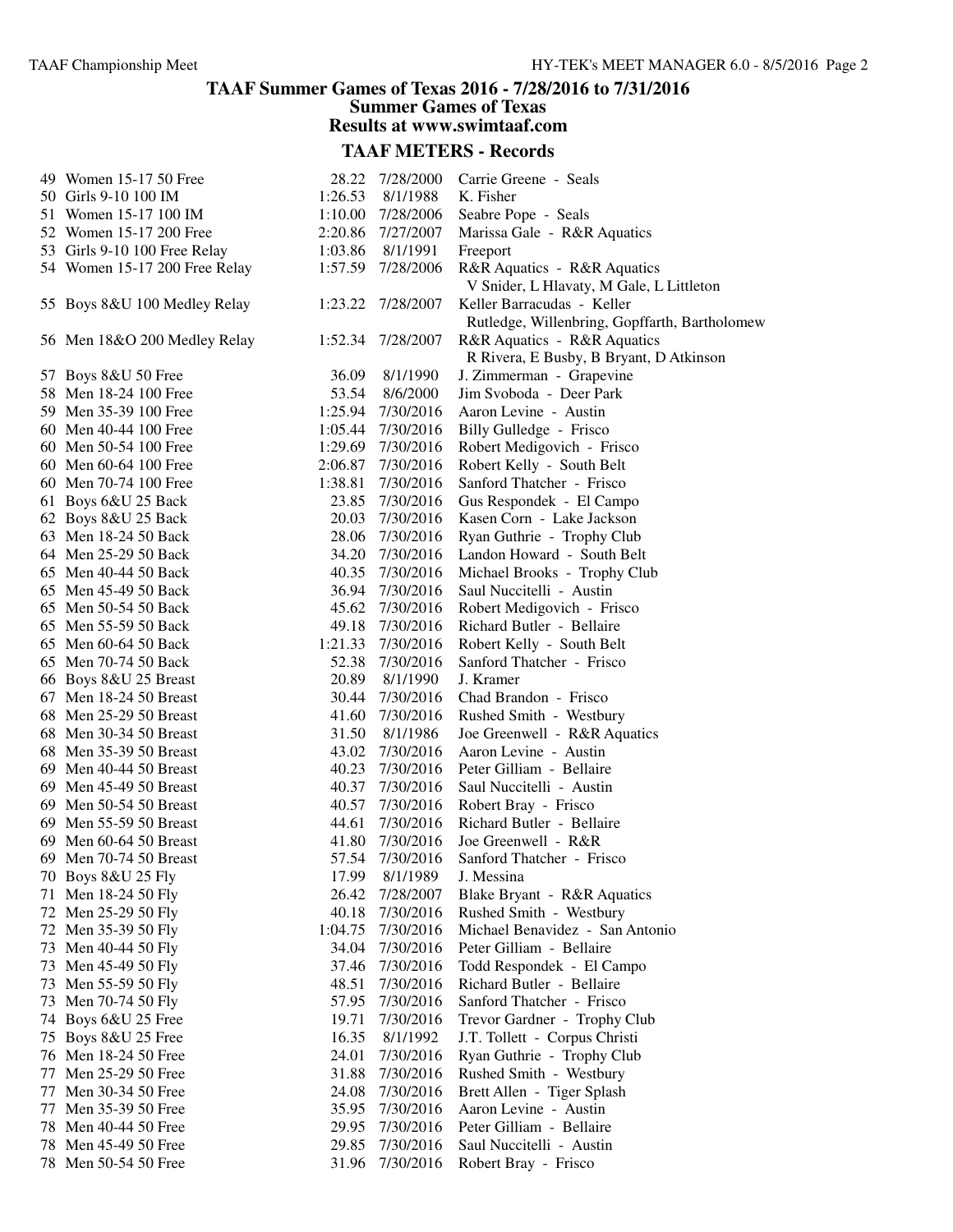#### **TAAF Summer Games of Texas 2016 - 7/28/2016 to 7/31/2016 Summer Games of Texas**

**Results at www.swimtaaf.com**

| 78 Men 55-59 50 Free           | 40.43              | 7/30/2016             | Richard Butler - Bellaire                                                           |
|--------------------------------|--------------------|-----------------------|-------------------------------------------------------------------------------------|
| 78 Men 60-64 50 Free           | 31.90              | 7/30/2016             | Joe Greenwell - R&R                                                                 |
| 78 Men 70-74 50 Free           | 43.86              | 7/30/2016             | Sanford Thatcher - Frisco                                                           |
| 79 Boys 8&U 100 IM             | 1:30.33            | 5/1/2008              | Matt Broussard                                                                      |
| 80 Men 18-24 100 IM            | 1:02.44            | 8/1/1986              | Larry Brown                                                                         |
| 81 Men 25-29 100 IM            | 1:12.50            | 7/30/2016             | Landon Howard - South Belt                                                          |
| 81 Men 30-34 100 IM            | 1:10.03            | 7/30/2016             | Brett Allen - Tiger Splash                                                          |
| 81 Men 35-39 100 IM            | 2:43.24            | 7/30/2016             | Michael Benavidez - San Antonio                                                     |
| 82 Men 40-44 100 IM            | 1:30.24            | 7/30/2016             | Peter Gilliam - Bellaire                                                            |
| 82 Men 55-59 100 IM            |                    | 1:54.37 7/30/2016     | Richard Butler - Bellaire                                                           |
| 82 Men 70-74 100 IM            | 1:56.28            | 7/30/2016             | Sanford Thatcher - Frisco                                                           |
| 83 Men 18-24 200 Free          | 2:09.94            | 7/30/2016             | Sean Mangel - R&R                                                                   |
| 83 Men 50-54 200 Free          | 3:29.18            | 7/30/2016             | Robert Medigovich - Frisco                                                          |
| 83 Men 60-64 200 Free          |                    | 5:09.88 7/30/2016     | Robert Kelly - South Belt                                                           |
| 83 Men 70-74 200 Free          | 4:14.40            | 7/30/2016             | Sanford Thatcher - Frisco                                                           |
| 84 Boys 6&U 100 Free Relay     |                    | 1:52.25 7/30/2016     | Frisco Amateur Summer Swim Tea - Frisco<br>J Nicosia, Z Chretien, A Riley, J Lacy   |
| 85 Boys 8&U 100 Free Relay     | 1:08.18            | 8/1/1991              | Corpus Christi                                                                      |
| 86 Men 18&O 200 Free Relay     | 1:43.12            | 7/28/2007             | R&R Aquatics - R&R Aquatics                                                         |
|                                |                    |                       | E Busby, B Bryant, D Atkinson, R Rivera                                             |
| 87 Mixed 18&O 100 Free Relay   | 51.42              | 7/30/2016             | Frisco Amateur Summer Swim Tea - Frisco<br>J Long, B Wolters, C Brandon, C Buonanno |
| 88 Mixed 18&O 200 Free Relay   | 1:52.63            | 7/28/2007             | Victoria - Victoria<br>D Gaitan, J Tibbitts, J Walden, G Jaquay                     |
| 89 Mixed 18&O 200 Medley Relay | 2:12.40            | 7/30/2016             | Frisco Amateur Summer Swim Tea - Frisco                                             |
|                                |                    |                       | J Long, B Wolters, C Brandon, C Buonanno                                            |
| 90 Girls 8&U 100 Medley Relay  | 1:22.14<br>2:08.66 | 8/1/1984<br>7/28/2007 | Grapevine                                                                           |
| 91 Women 18&O 200 Medley Relay |                    |                       | R&R Aquatics - R&R Aquatics<br>C Phillips, H D'Antoni, L Littleton, E Floyd         |
| 92 Girls 8&U 50 Free           | 37.33              | 7/28/2007             | Audrey Huggins - Weatherford                                                        |
| 93 Women 18-24 100 Free        | 1:01.13            | 7/30/2016             | Carleigh Sullivan - Temp                                                            |
| 94 Women 35-39 100 Free        | 1:16.93            | 7/30/2016             | Daniela Readi - Trophy Club                                                         |
| 95 Women 40-44 100 Free        | 1:22.58            | 7/30/2016             | Kim Lawler - Weatherford                                                            |
| 95 Women 45-49 100 Free        | 1:32.26            | 7/30/2016             | Suzanne Nuccitelli - Austin                                                         |
| 95 Women 50-54 100 Free        |                    | 1:24.42 7/30/2016     | Michelle Priller - Trophy Club                                                      |
| 95 Women 60-64 100 Free        | 2:13.08            | 7/30/2016             | Teresa Merrill - Flower Mound                                                       |
| 95 Women 70-74 100 Free        | 1:36.31            | 7/30/2016             | Barbara Riedl - Denison                                                             |
| 96 Girls 6&U 25 Back           | 23.44              | 7/30/2016             | Dakota Richard - Frisco                                                             |
| 97 Girls 8&U 25 Back           | 19.43              | 7/1/1994              | Stephani Caver                                                                      |
| 98 Women 18-24 50 Back         | 32.63              | 7/30/2016             | Jennifer Long - Frisco                                                              |
| 99 Women 25-29 50 Back         | 1:15.43            | 7/30/2016             | Celina Escobedo - Pharr                                                             |
| 99 Women 30-34 50 Back         | 38.06              | 7/30/2016             | Kristin Beeghley - Landa Park                                                       |
| 99 Women 35-39 50 Back         | 36.90              | 7/30/2016             | Rebecca Prescott - Borne                                                            |
| 100 Women 40-44 50 Back        | 43.67              | 7/30/2016             | Kim Lawler - Weatherford                                                            |
| 100 Women 55-59 50 Back        | 53.23              | 7/30/2016             | Kathy Coulehan - Landa Park                                                         |
| 100 Women 60-64 50 Back        | 1:02.38            | 7/30/2016             | Teresa Merrill - Flower Mound                                                       |
| 100 Women 70-74 50 Back        | 1:08.71            | 7/30/2016             | Nancy Finch - W. Houston                                                            |
| 101 Girls 8&U 25 Breast        | 22.04              | 8/1/1987              | <b>Wendy Demback</b>                                                                |
| 102 Women 18-24 50 Breast      | 36.14              | 7/28/2007             | Harmony D'Antoni - R&R Aquatics                                                     |
| 103 Women 25-29 50 Breast      | 49.27              | 7/30/2016             | Danae Tuhn - Golden Triangle                                                        |
| 103 Women 30-34 50 Breast      | 43.20              | 7/30/2016             | Kristin Beeghley - Landa Park                                                       |
| 103 Women 35-39 50 Breast      | 40.02              | 7/30/2016             | Daniela Readi - Trophy Club                                                         |
| 104 Women 40-44 50 Breast      | 42.61              | 7/30/2016             | Anneke Miller - Trophy Club                                                         |
| 104 Women 45-49 50 Breast      | 47.39              | 7/30/2016             | Susette Damron - Trophy Club                                                        |
| 104 Women 50-54 50 Breast      | 46.03              | 7/30/2016             | Michelle Priller - Trophy Club                                                      |
| 104 Women 55-59 50 Breast      | 57.91              | 7/30/2016             | Kathy Coulehan - Landa Park                                                         |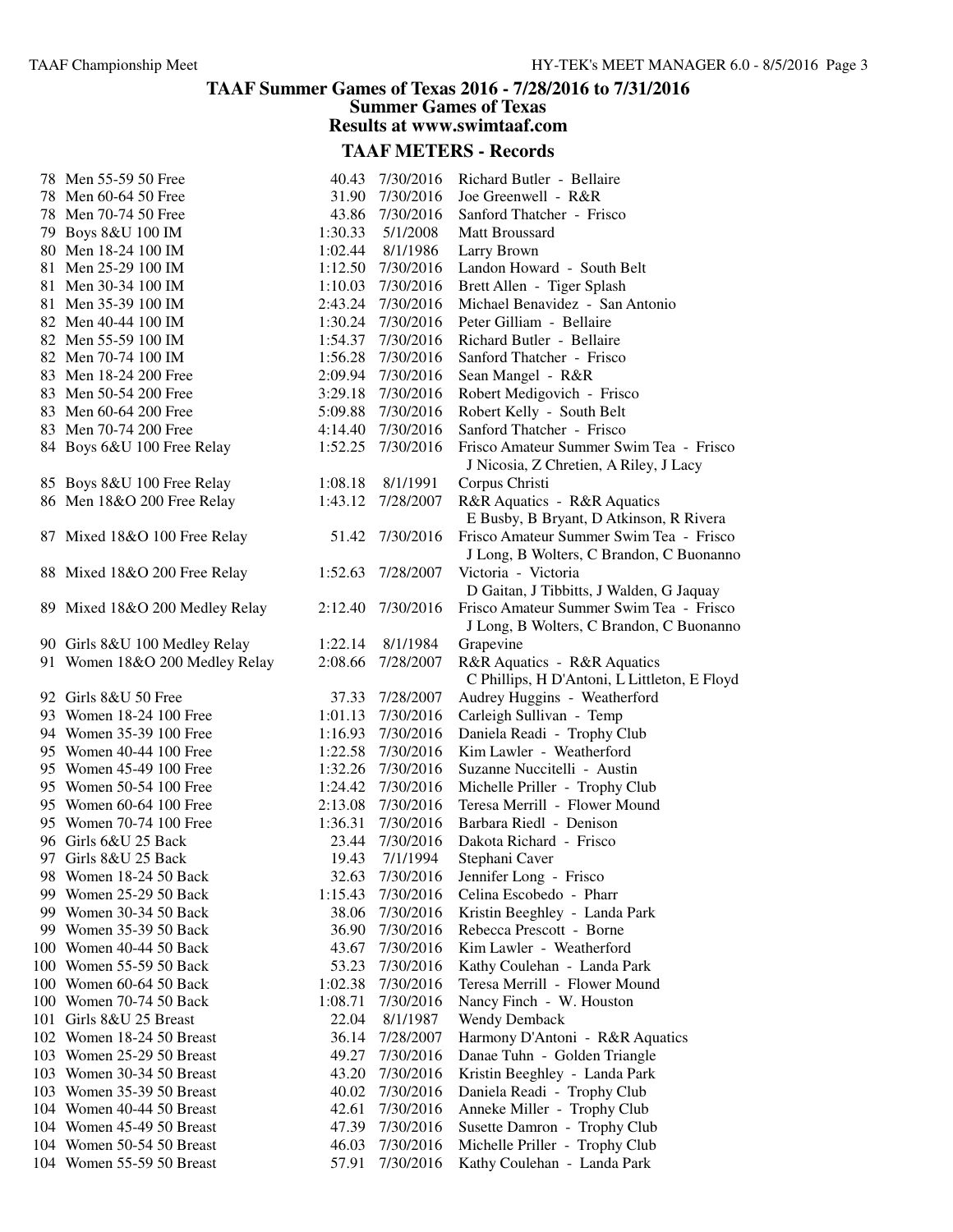#### **TAAF Summer Games of Texas 2016 - 7/28/2016 to 7/31/2016 Summer Games of Texas Results at www.swimtaaf.com**

| 104 Women 70-74 50 Breast        |         | 1:15.99 7/30/2016 | Nancy Finch - W. Houston                                                         |
|----------------------------------|---------|-------------------|----------------------------------------------------------------------------------|
| 105 Girls 8&U 25 Fly             | 18.36   | 7/28/2007         | Sadie Wilson - Woodlands                                                         |
| 106 Women 18-24 50 Fly           | 30.51   | 7/29/2006         | Jessica Tibbitts - Victoria                                                      |
| 107 Women 25-29 50 Fly           | 36.82   | 7/30/2016         | Shawna Walker - Golden Triangle                                                  |
| 107 Women 35-39 50 Fly           | 34.67   | 7/30/2016         | Rebecca Prescott - Borne                                                         |
| 108 Women 40-44 50 Fly           | 52.13   | 7/30/2016         | Barb Hollimon - Borne                                                            |
| 108 Women 45-49 50 Fly           | 39.85   | 7/30/2016         | Terri Oliver - Landa Park                                                        |
| 108 Women 50-54 50 Fly           | 44.36   | 7/30/2016         | Cynthia McQuaid - Borne                                                          |
| 108 Women 60-64 50 Fly           | 1:06.34 | 7/30/2016         | Teresa Merrill - Flower Mound                                                    |
| 109 Girls 6&U 25 Free            | 20.60   | 7/30/2016         | Dakota Richard - Frisco                                                          |
| 110 Girls 8&U 25 Free            | 16.90   | 8/5/2000          | Hannah Ferrin - Mesquite                                                         |
| 111 Women 18-24 50 Free          | 28.50   | 7/29/2006         | Alyse Anderson - Lewisville                                                      |
| 112 Women 25-29 50 Free          | 1:06.29 | 7/30/2016         | Roxy Navarro - Pharr                                                             |
| 112 Women 30-34 50 Free          | 33.17   | 7/30/2016         | Holly Diemer - Tiger Splash                                                      |
| 112 Women 35-39 50 Free          | 30.52   | 7/30/2016         | Rebecca Prescott - Borne                                                         |
| 113 Women 40-44 50 Free          | 32.61   | 7/30/2016         | Anneke Miller - Trophy Club                                                      |
| 113 Women 45-49 50 Free          | 34.42   | 7/30/2016         | Nancy Smith - Flower Mound                                                       |
| 113 Women 50-54 50 Free          | 37.55   | 7/30/2016         | Michelle Priller - Trophy Club                                                   |
| 113 Women 55-59 50 Free          | 42.41   | 7/30/2016         | Kathy Coulehan - Landa Park                                                      |
| 113 Women 70-74 50 Free          | 42.97   | 7/30/2016         | Barbara Riedl - Denison                                                          |
| 114 Girls 8&U 100 IM             | 1:39.11 | 8/1/1988          | J. Novak                                                                         |
| 115 Women 18-24 100 IM           | 1:11.58 | 7/30/2016         | Carleigh Sullivan - Temp                                                         |
| 116 Women 30-34 100 IM           | 1:24.84 | 7/30/2016         | Kristin Beeghley - Landa Park                                                    |
| 116 Women 35-39 100 IM           | 1:22.91 | 7/30/2016         | Daniela Readi - Trophy Club                                                      |
| 117 Women 40-44 100 IM           | 1:58.37 | 7/30/2016         | Dorothy Smith - Denison                                                          |
| 117 Women 45-49 100 IM           | 1:39.38 | 7/30/2016         | Susette Damron - Trophy Club                                                     |
| 117 Women 50-54 100 IM           | 1:34.09 | 7/30/2016         | Michelle Priller - Trophy Club                                                   |
| 117 Women 55-59 100 IM           | 1:52.40 | 7/30/2016         | Kathy Coulehan - Landa Park                                                      |
| 118 Women 18-24 200 Free         | 2:33.20 | 7/30/2016         | Alyssa Fick - Flour Bluff                                                        |
| 118 Women 35-39 200 Free         | 2:38.09 | 7/30/2016         | Marika Scrivner - Trophy Club                                                    |
| 118 Women 40-44 200 Free         | 3:01.02 | 7/30/2016         | Kim Lawler - Weatherford                                                         |
| 118 Women 45-49 200 Free         | 2:52.48 | 7/30/2016         | Terri Oliver - Landa Park                                                        |
| 118 Women 50-54 200 Free         | 3:38.36 | 7/30/2016         | Cynthia McQuaid - Borne                                                          |
| 118 Women 70-74 200 Free         | 3:35.02 | 7/30/2016         | Barbara Riedl - Denison                                                          |
| 119 Girls 6&U 100 Free Relay     | 1:32.54 | 7/30/2016         | Frisco Amateur Summer Swim Tea - Frisco<br>M Corbin, M Sennett, C May, D Richard |
| 120 Girls 8&U 100 Free Relay     | 1:15.50 | 8/1/1989          | Freeport                                                                         |
| 121 Women 18&O 200 Free Relay    | 1:58.24 | 7/28/2007         | R&R Aquatics - R&R Aquatics                                                      |
|                                  |         |                   | E Floyd, H D'Antoni, L Littleton, C Phillips                                     |
| 122 Girls 11-12 200 Medley Relay | 2:27.86 | 8/5/2000          | Alvin - Alvin                                                                    |
|                                  |         |                   | Kelly<br>, Lostracco<br>, Leslie                                                 |
| 123 Girls 13-14 200 Medley Relay | 2:15.40 | 7/31/2016         | Granbury Seals - Granbury<br>A Buchanan, P Alberts, M Power, M Fox               |
| 124 Girls 11-12 100 Free         | 1:08.44 | 7/31/2016         | Eliana Dykehouse - Portland                                                      |
| 125 Girls 13-14 100 Free         | 1:03.25 | 7/31/2016         | Zoe Garcia - Tuloso-Midway                                                       |
| 126 Girls 11-12 50 Back          | 34.34   | 8/1/1988          | Ashley Bigbie                                                                    |
| 127 Girls 13-14 50 Back          | 33.27   | 8/1/1984          | <b>Tracy German</b>                                                              |
| 128 Girls 11-12 50 Breast        | 36.63   | 7/30/2006         | Kirsten Ericksen - Tuloso-Midway                                                 |
| 129 Girls 13-14 50 Breast        | 35.84   | 7/31/2016         | Sierra Moralez - Deer Park                                                       |
| 130 Girls 11-12 50 Fly           | 32.24   | 7/30/2006         | Kirsten Ericksen - Tuloso-Midway                                                 |
| 131 Girls 13-14 50 Fly           | 31.78   | 7/31/2016         | Mary Power - Granbury                                                            |
| 132 Girls 11-12 50 Free          | 30.16   | 7/31/2016         | Mallory Showalter - Frisco                                                       |
| 133 Girls 13-14 50 Free          | 28.15   | 7/31/2016         | Chaeli Criddle - Landa Park                                                      |
| 134 Girls 11-12 100 IM           | 1:15.74 | 7/30/2006         | Kirsten Ericksen - Tuloso-Midway                                                 |
| 135 Girls 13-14 100 IM           | 1:12.42 | 7/31/2016         | Sierra Moralez - Deer Park                                                       |
| 136 Girls 13-14 200 Free         | 2:22.77 | 7/31/2016         | Celia Torres - Angleton                                                          |
|                                  |         |                   |                                                                                  |